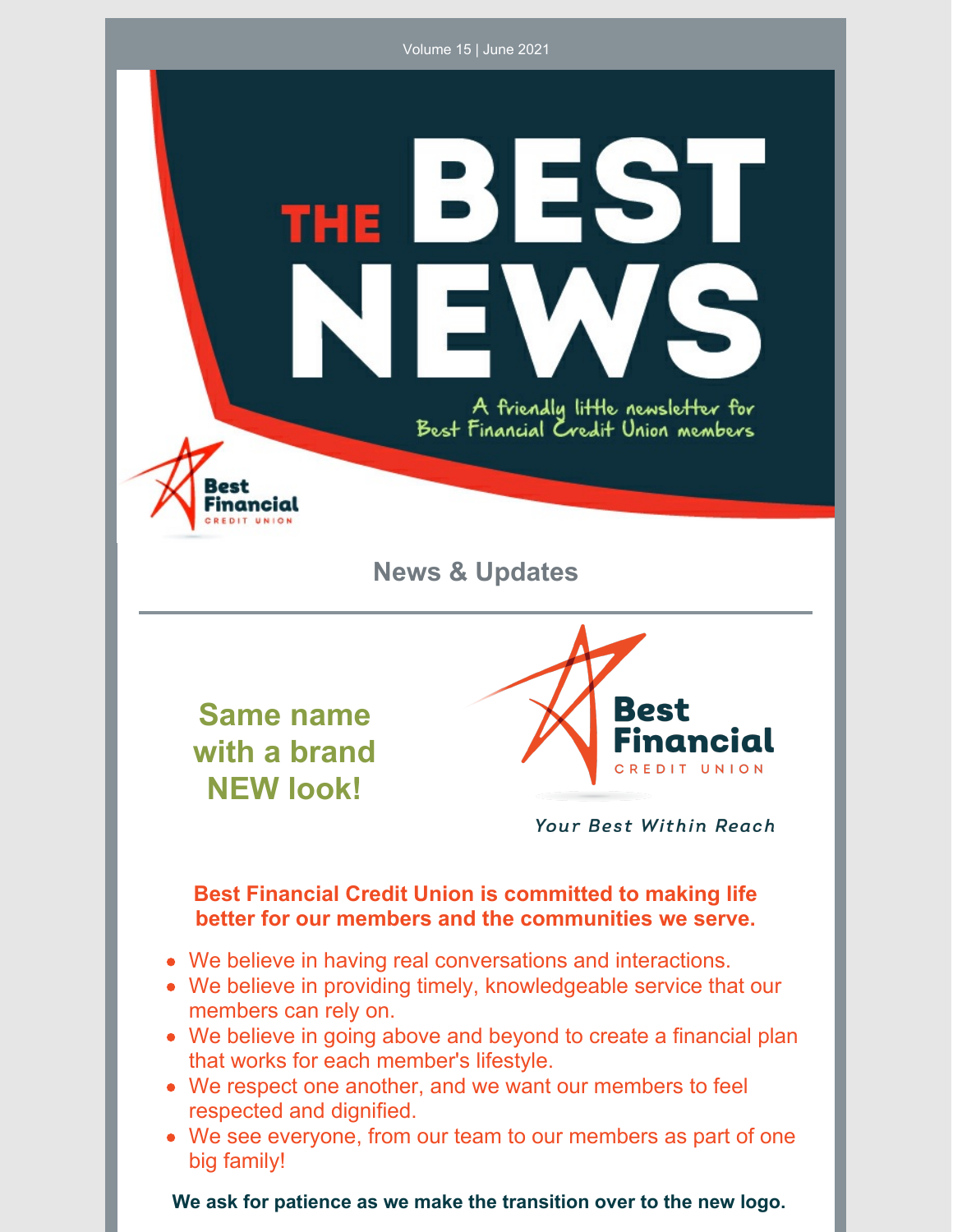SCHOLARS **Best Financial CU Scholarship** 

Each BFCU Scholarship winner will receive \$1,000 to further their education and the teacher they nominated will receive \$250 for use in their classroom.

> **Olivia Woodring** and teacher Melanie Block *Ravenna Public Schools*

**Brett Schlaff** and teacher Trent Klairter *Reeths-Puffer Public Schools*



Each EduCash Classroom Grant recipient will receive up to \$200 for use in their classroom.

> **Christy Belanger** *Ross Park Elementary*

**Julie Kotecki** *Reeths-Puffer Middle School*